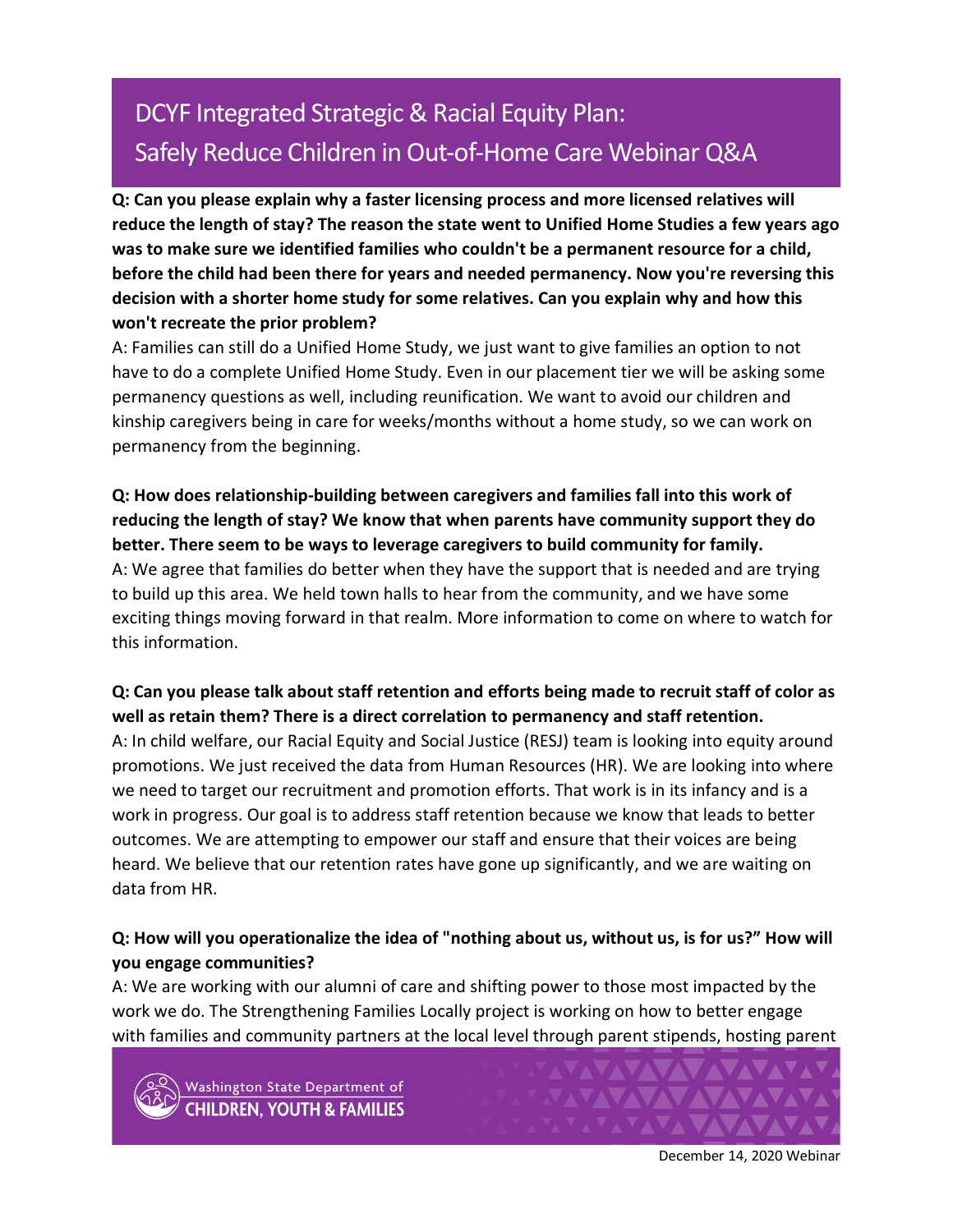and provider cafes, and collecting stories from families via a tool called Sensemaker. It's a pilot project, so we're working on building a foundation of community participation in the four pilot communities right now. You can learn more here: **[www.dcyf.wa.gov/services/child](http://www.dcyf.wa.gov/services/child-development-supports/sfwa/sf-locally)[development-supports/sfwa/sf-locally](http://www.dcyf.wa.gov/services/child-development-supports/sfwa/sf-locally)**

#### **Q: Will there be any effort to support more in-home dependencies from the start?**

A: The goal is to keep kids out of the legal system altogether. We want to avoid families even entering the courts.

#### **Q: What ways are you helping families connect to community resources?**

A: As a state, we need to identify what services are available. We need to match the services to the needs of the families and minimize safety issues or risks. As part of the work of our approved Family First Prevention Services Act **(FFPSA) [Title IV-E Prevention Plan](https://www.dcyf.wa.gov/practice/practice-improvement/ffpsa/prevention)**, DCYF's Office of Innovation, Alignment, and Accountability (OIAA) is working to complete a statewide Population-Level Service Needs Assessment to be published early in 2021. This assessment will serve as one important resource to guide the agency in addressing service gaps statewide.

# **Q: Several relatives have a hard time accessing/navigating technology. There are even barriers to accessing the Alliance for training. I like the support you mentioned in Region 1 and 2 for relative caregivers. Will this be open statewide? I'm excited about the portal, but I think some caregivers will need more support.**

A: The Caregiver Engagement Union is planning to expand to two more regions next year and then statewide the following year. We need more resources and are working on the pilot to make sure we are in a good place to expand statewide. About 10% of folks will not go through the portal. They will still apply via paper and be assigned a licensor, so they will not have to go through the portal themselves.

**Q: Many Evidence-Based Practices (EBP) have been studied in a pre-COVID, exclusively inperson context, but many have now been delivered in a remote or hybrid way for the last 9+ months. That sounds like a giant naturally-occuring test group to me. Is there an effort within DCYF or elsewhere to study the impact on efficacy had by remote or telehealth delivery?** A: DCYF is also looking into this. We hope to take a lot of lessons from this time to think about how we will continue to support the field. A number of efforts and funding sources require that DCYF evaluate our contracted EBPs for effectiveness (e.g., FFPSA, Performance-Based Contracting initiative, MIECHV); thus, DCYF's OIAA expects to incorporate learning from the COVID-related move to virtual services into ongoing effectiveness evaluation of these programs. We are hopeful that this type of evaluation can help inform future service delivery, for example, for rural areas where service providers may be scarce. In addition, there is interest among some of our external research partners to learn from this experience. For example, the University of Washington is proposing a study to the National Institute of Health (NIH) to look at the effectiveness of a home visiting program via telehealth within child welfare. They hope to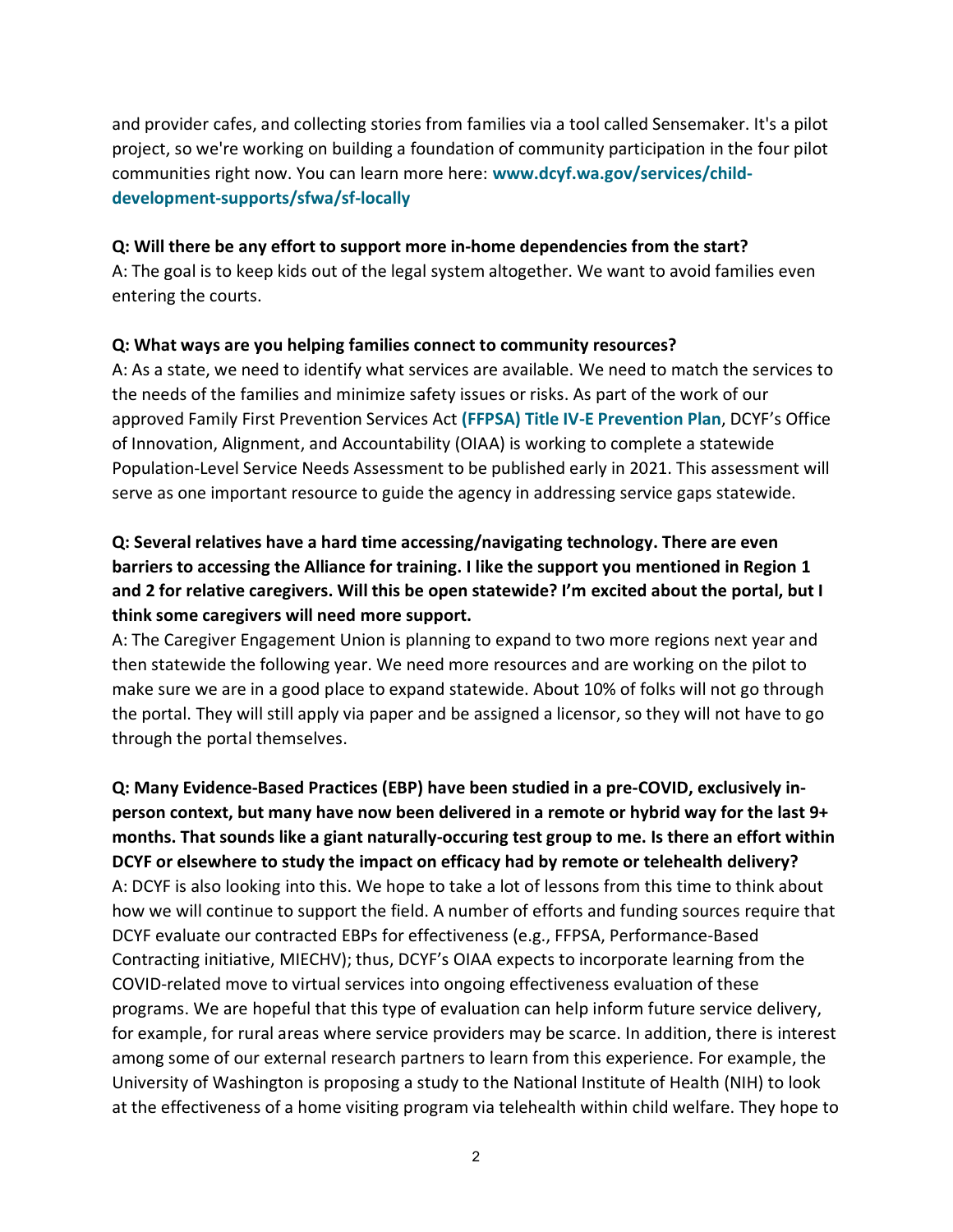get funding for the study and will still test telehealth even though we won't necessairly be in the pandemic shut down.

## **Q: How does DCYF increase capacity to serve non-English speaking families? Especially families that speak languages that are not commonly accessible.**

A: We are working on centering families that face barriers. We are trying to look at what organizations in different communities have the trust and capacity, and cultural knowledge to provide information in the families' home languages. We want to partner with those agencies and organizations.

# **Q: I saw DCYF planned on partnering with the Attorney General's (AG) office to achieve these goals, but I didn't see inclusion of parent's attorneys. Is there a reason for not including parent's attorneys?**

A: Everyone working with the family is included. It is not spelled out, but it applies to whoever is working with the family and available to provide support.

# **Q: I'm really concerned about the durability of the provider network. Who is studying that, and what effort is being made to improve it? Do we have a generational bubble? What is being done to mitigate it?**

A: This is an issue in the Family Time realm, particularly. There is a lot of stress on that system right now. The past few years, we have put forward decision packages requesting more funding. We are bringing a group together that meets weekly to do some problem-solving. We are going to think about how we sustain that group going forward. I don't have a solid answer right now for how we shore up family time because I do think it takes us coming together to talk about it more, and it is definitely under-resourced. We are continuing to look at how services are offered around the state (rural vs. urban) and hoping to continue working with providers to develop solutions.

# **Q: Will there be some exploration around what EBPs are best with minorities and show long term results? I know currently the only EBP for Native American/American Native is Family Spirit, but it is a longer program outside the typical DCYF-funded programs.**

A: We recognize that EBPs are not the answer to all the needs of the children and families we serve. For this reason, DCYF's various service arrays contain a number of "promising practices" that don't meet federal or state EBP criteria, and we expect this will continue. In addition, DCYF has a number of initiatives in place now to explore and expand evidence-based and promising practices that are embraced by and effective with the communities experiencing the greatest disproportionalities in our child welfare system – American Indian/Alaska Native (AI/AN) and Black/African American communities. I'll list two examples here:

> o When DCYF started planning for our Federal FFPSA Title IV-E Prevention Plan, we began working with tribes (through our Office of Tribal Affairs and Tribal Policy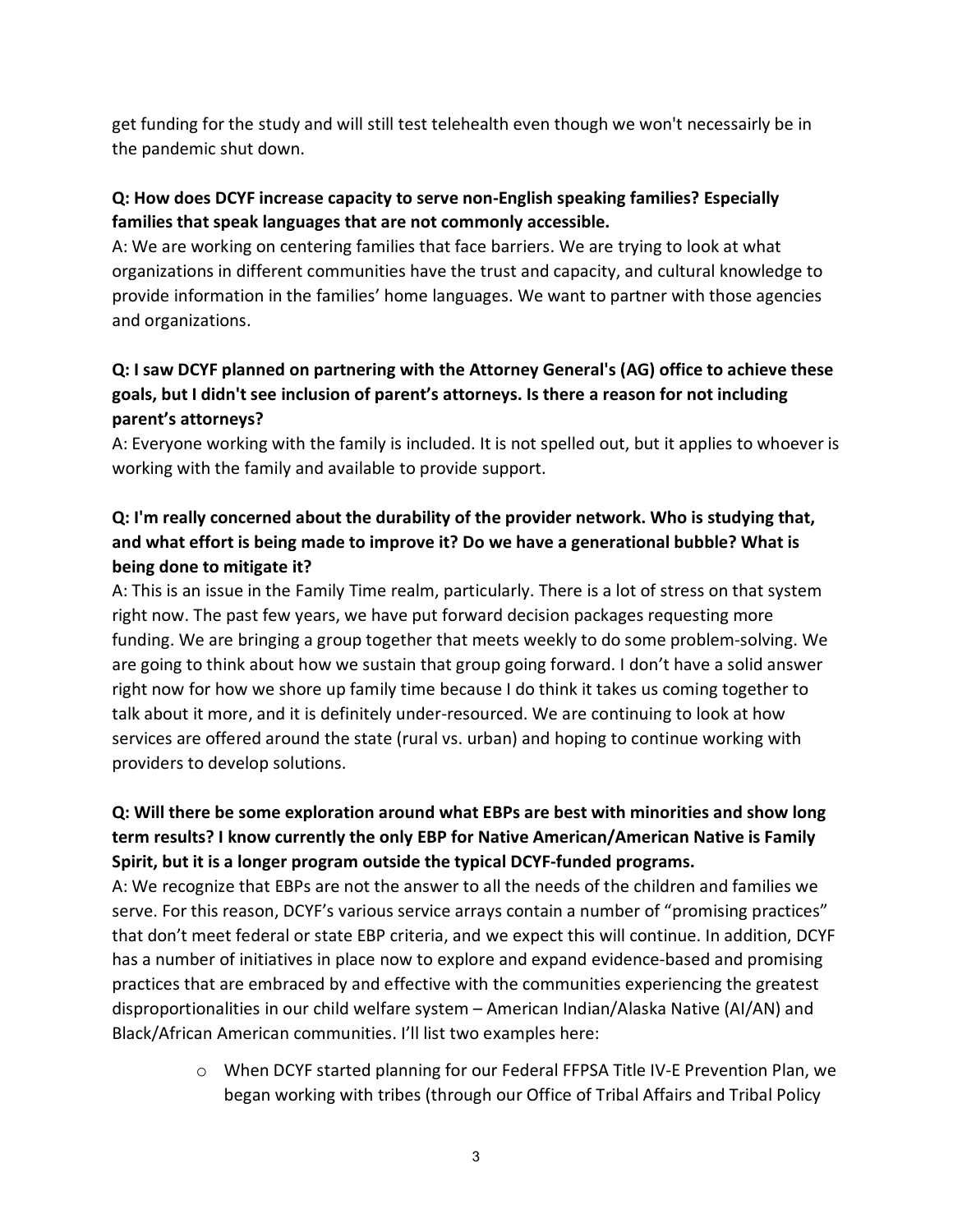Advisory Committee[TPAC]) to identify prevention practices embraced by AI/AN communities in Washington and that they thought we should consider for inclusion in our federal plan. Through discussions at TPAC and a survey of tribal human services, we identified four practices that had some published evidence on effectiveness (Family Spirit, Journey of the Canoe, Positive Indian Parenting, and Healing/Talking Circle). As recommended by TPAC, we contracted with a Native researcher to conduct an evidentiary review of these four practices to assess their suitability for the FFPSA Prevention Plan. That review was delivered to DCYF in July 2020 and is posted on our website **[here](https://www.dcyf.wa.gov/sites/default/files/pdf/reports/TribalCWPrevention2020.pdf)**. Family Spirit was the only one of the four that meets FFPSA criteria, so it will be included in our first plan amendment in 2021. In the meantime, our Home Visiting service array supports Family Spirit implementation, and the agency is attempting to support the other three identified priority practices where there is opportunity. We are also working with TPAC to establish statewide support to build tribal capacity to conduct the required program evaluations of FFPSA-funded services, so that we can follow through on our commitment to contract with Native and Tribal entities for evaluating programs implemented in AI/AN communities.

o In fall 2020, DCYF began a pilot program to develop community referral pathways for screened out child welfare intakes involving substance-using pregnant persons. Over the past years, DCYF has seen a large increase in the number of infants coming into foster care placement due to substance exposure and maternal substance use. Our goal with this pilot is to try to intervene earlier to offer supportive voluntary services during pregnancy, to hopefully avoid the need for infant placement. The pilot is taking place in Spokane and Pierce Counties. In Pierce County, we are partnering with the Tacoma-Pierce County Health Department's **[Black Infant Health Program](https://www.tpchd.org/healthy-people/family-health/black-infant-health-health-ministers)** to identify trusted community providers in the Black/African American community who can be a part of these community pathways. We expect that assessment to be completed by mid-2021.

Finally, DCYF's three EBP service arrays are currently together conducting an Equity Assessment in order to critically examine the gap between those who need services and those who receive services, and identify ways to intentionally and strategically fill those gaps with a continuum of services from evidence- and research-based practices to community-grounded services. The results of this assessment and planning process are expected to be available by mid-2021.

#### **Q: Will this webinar be posted online?**

A: Yes, all recordings will be posted on the **[Strategic & Racial Equity Plan](https://www.dcyf.wa.gov/practice/strategic-plan)** page on the DCYF website.

#### **Q: Is there a place to find easy-to-interpret DCYF racial disparity statistics? Sometimes DCYF stats don't provide explanations or context, so it's hard to interpret the data practically.**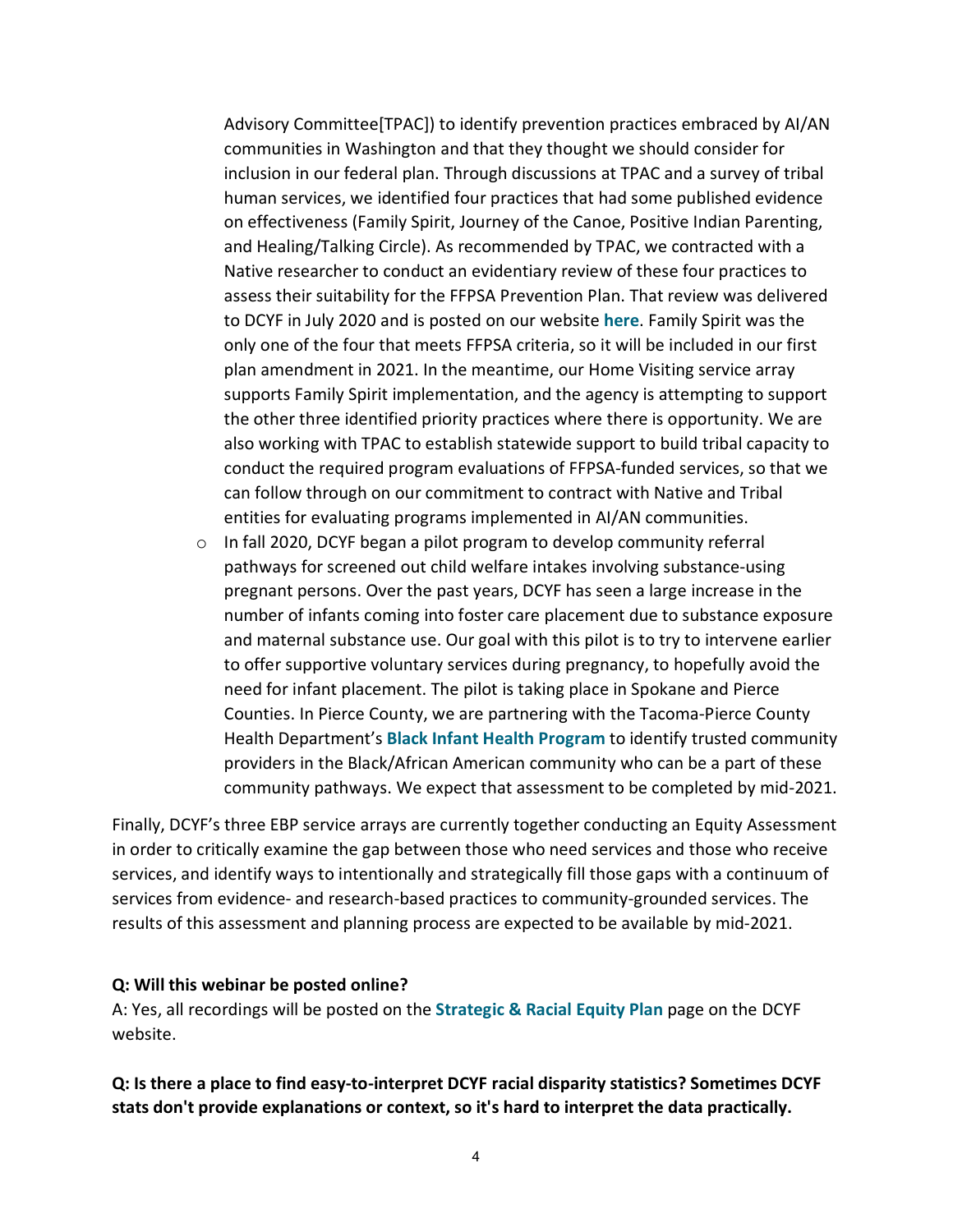A: For many years, the former Children's Administration published an annual report detailing disparities in child welfare. Under DCYF, we have continued this report, and the 2019 report can be found **[here](https://www.dcyf.wa.gov/sites/default/files/pdf/reports/CWRacialDisparityIndices2019.pdf)** (the 2020 report is forthcoming). This report details the extent to which racial disparity exists in our child welfare system, with a focus on key decision points in child welfare – intake, screen-in, placement, and permanency. In addition, in 2020, DCYF's OIAA developed the agency's first cross-division equity report that establishes standards for data collection and reporting of race/ethnicity, disproportionality, and disparities across the agency. That report is undergoing final review and formatting now, and is expected to be available on the DCYF/OIAA Reports Page (**[here](https://www.dcyf.wa.gov/practice/oiaa/reports)**) in January 2021. If you have specific questions about how to interpret or apply the data in these reports, please contact OIAA or the RESJ team.

## **Q: Has there been an increase in funding and staff in voluntary services in an effort to prevent kids from entering out-of-home care?**

A: Families receiving Family Voluntary Services (FVS) are eligible for voluntary prevention services under Washington's FFPSA Prevention IV-E Plan. This plan was recently approved in October 2020 and can be viewed on our website. Changes to the FVS program will be required in order to implement FFPSA requirements for prevention cases. We are working with the field on these changes. So while no new funding or staffing has been allocated for FVS, once the FFPSA prevention changes are implemented, the agency will be able to access IV-E dollars for services and case management.

## **Discussion Questions**

- **1. How do you envision DCYF partnering across programs and with the community to achieve these goals?**
	- a. Being responsive. The questions have been asked, the need has been identified, and it is time to respond to whatever BIPOC communities have identified.
	- b. I appreciate the efforts to bring these important questions to the community. I envision partnering happening in settings that are most comfortable to those you are seeking to hear from (parents and youth). So meeting people within their communities. It's also much easier to engage in these bigger questions/ideas in smaller groups. I'd recommend break-out groups to facilitate discussion that involves note-takers who can bring back topics to the whole group. This worked really well in the townhalls that occurred that Steven mentioned.
- **2. How should community-driven approaches that center Black, Indigenous, People of Color experiences look?**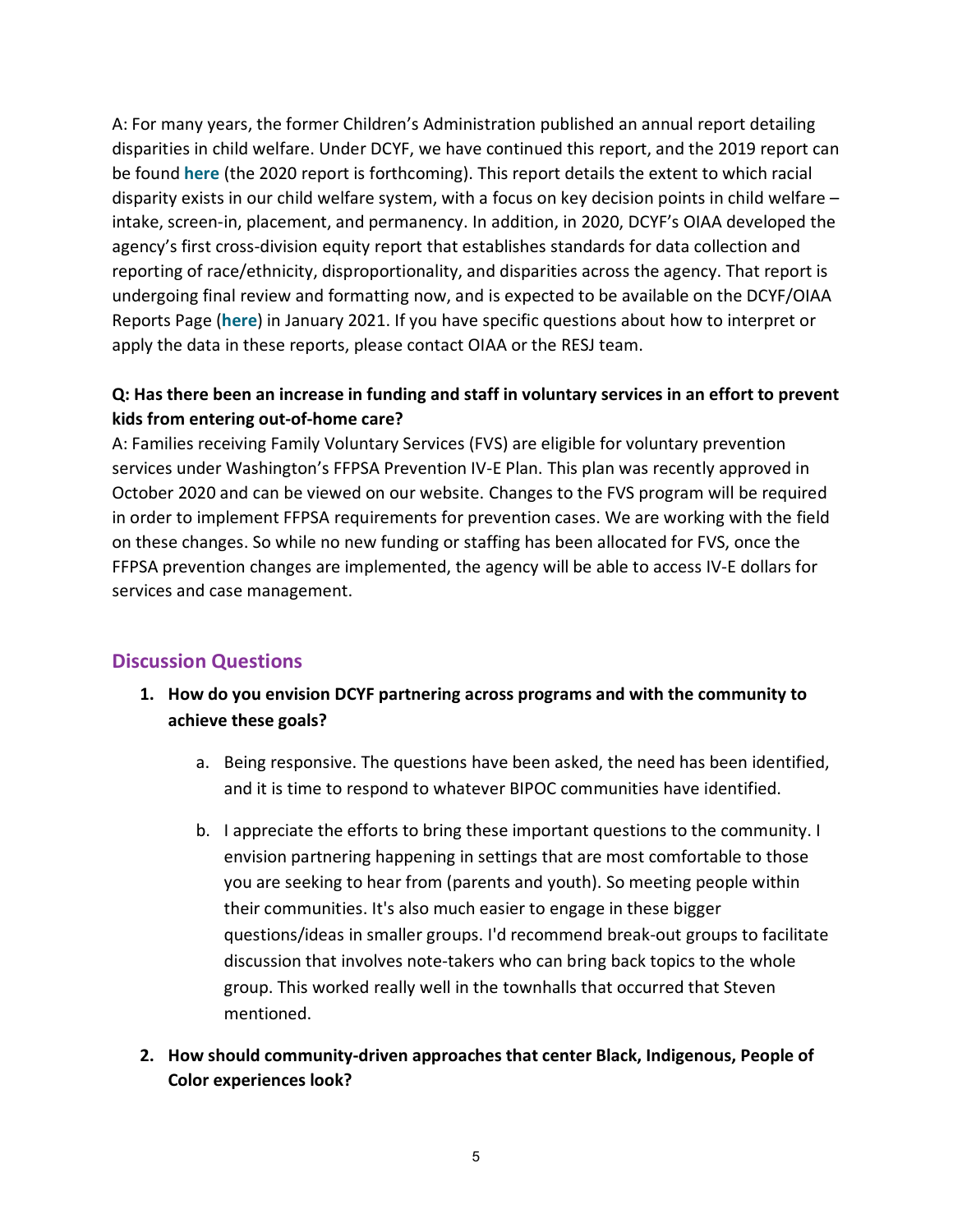a. One major entry point into the system is at removal (i.e., shelter care hearings). I suggest getting more diversity of providers and faces involved right away at shelter care.

#### **3. What else do you want us to know?**

- a. This may sound harsh, but over the years in my observations, no matter the safety framework of the moment/decade or current leadership, the biggest determinant of when children return home is the social worker (SW) and that person's supervisor. Is there a way to address SW/SW supervisors that don't use the safety framework and seem to go by their gut's "concerns" or are swayed by placement and cause delays in return home to parents? (i.e., some SW tend to return home and others it takes more work on the parents part to get a return home, this adversely affects families of color). That's my two cents for what else do you want us to know.
	- $\circ$  We are working to empower our teams to make the decision to safely return children home. That is why we need to look at the tools and the implementation of them, not just the social worker's opinion. We agree that supervisors are key to supporting good decision-making and case progress – you'll see that supporting supervisors so that they can support the decision-making of our workers is included as an intentional area of focus in the draft Integrated Strategic and Racial Equity Plan.

## **Comments**

- Family Treatment Court grant that AOC received would be a great place to partner on gathering information. We have a focus on rural communities.
- I appreciate the efforts to bring these important questions to the community. I envision partnering happening in settings that are most comfortable to those you are seeking to hear from (parents and youth). So meeting people within their communities. It's also much easier to engage in these bigger questions/ideas in smaller groups. I'd recommend break-out groups to facilitate discussion that involves note-takers who can bring back topics to the whole group. This worked really well in the townhalls that occurred that Steven mentioned.
	- o Yes to break-out groups to increase participation.
- I'm also concerned about the non-Unified Home Study for relatives as mentioned above. Often relatives process permanency in stages and do not plan to commit permanently initially as they are supporting the parent. I worry relatives will opt to not complete a Unified Home Study and/or license, which could delay a case moving forward with permanency if/when that time comes.